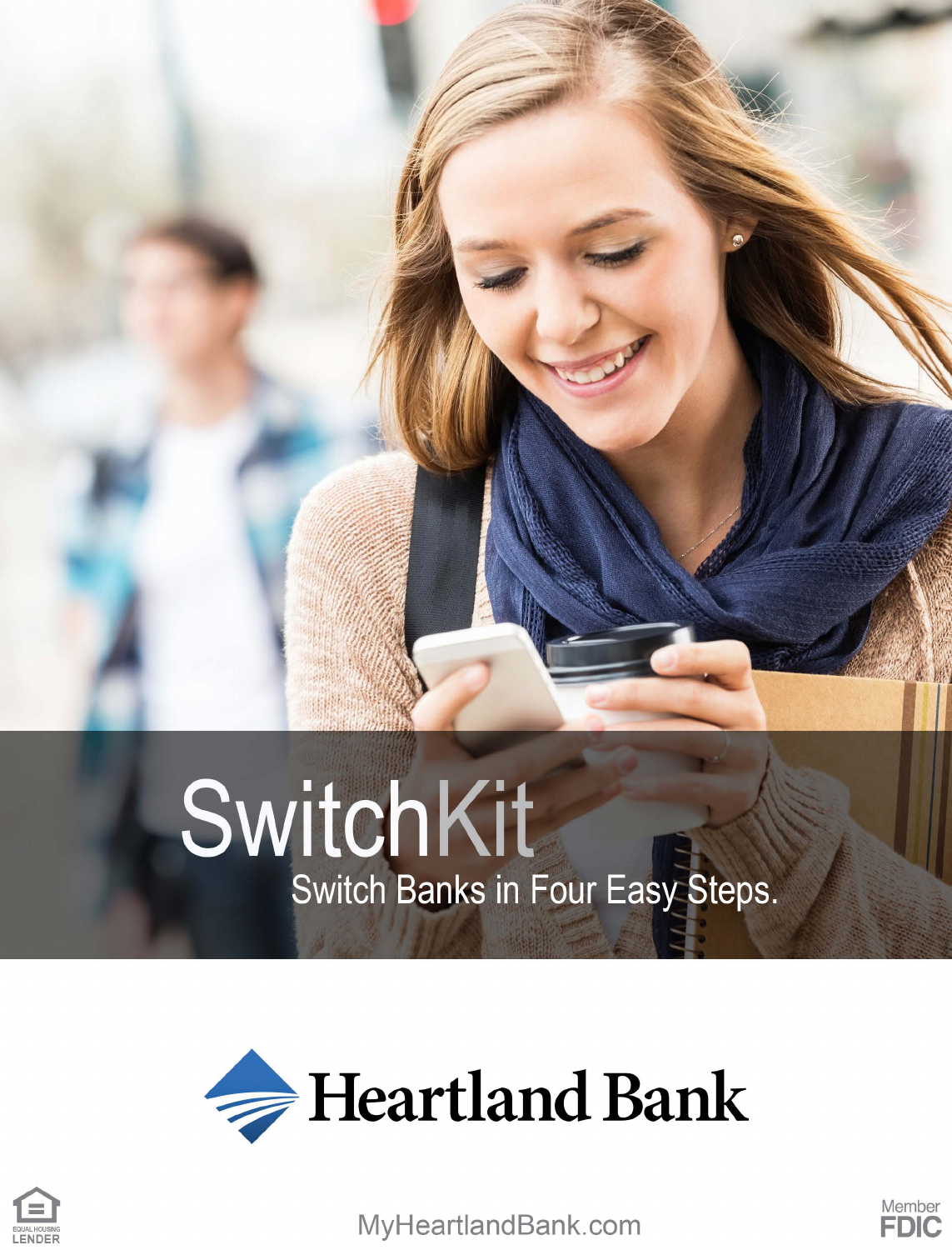Heartland Bank

### **Welcome to Heartland Bank**

We're glad you have chosen to bank with us. We want to make switching over your bank accounts as easy as possible. This step-by-step switch kit will help you complete this project in four easy steps!



### **Step 1: Open an Account With Heartland Bank**

Complete and print off the **Customer Account Information Form (Page 3 & 4)**. Bring this form in to your local Heartland Bank, where an associate can use this information to quickly open your new account. For more information on other Heartland Bank products and services, visit our website at **MyHeartlandBank.com**.



#### **Step 2: Setup Your Direct Deposits**

Complete and print off the **Direct Deposit Request Form (Page 6)**. A Heartland Bank associate will use this form to help setup your direct deposits to your new Heartland Bank account.



### **Step 3: Setup Your Automatic Payments**

Complete and print off the **Automatic Payment Request Form (Page 8)**. Submit this form to the corresponding merchant(s) to update any automatic payments to your new Heartland Bank account.



#### **Step 4: Close Your Old Accounts**

Complete and print off the **Account Closing Request Form (Page 10)**. Submit this form to your previous bank and be sure all of your checks and transactions have cleared from your old bank account.

*\*For your convenience this PDF document has been formatted to allow you to input the required information into the fields of the PDF before printing. Since this document contains personal information, please do not email this PDF to any Heartland Bank associate using non-secure email.*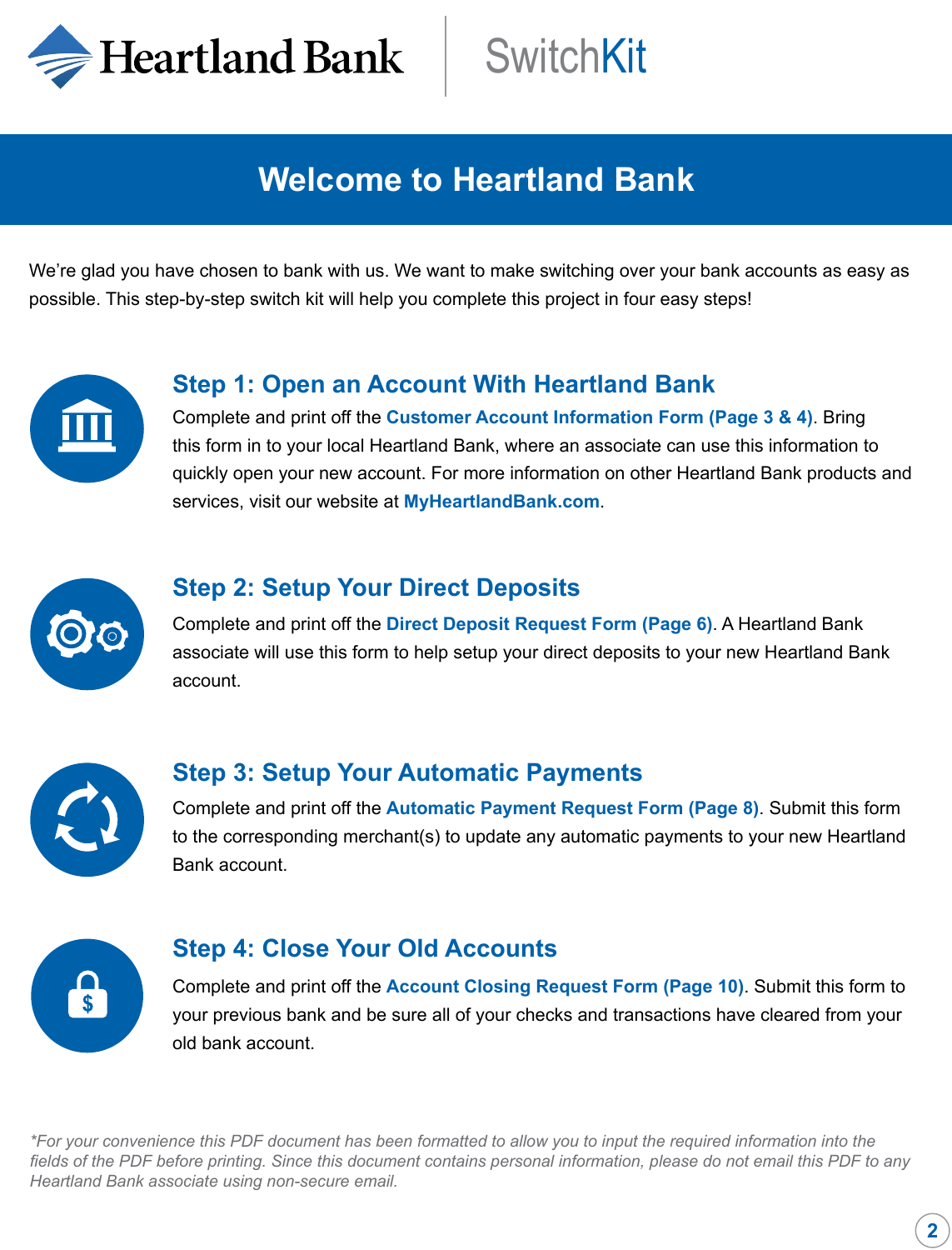

# **SwitchKit**

**Step 1: Open an Account With Heartland Bank**

### **Primary Account Holder**

| First Name*            | Last Name*                 | Date of Birth*             |
|------------------------|----------------------------|----------------------------|
|                        |                            |                            |
| Social Security #*     | Street Address*            |                            |
|                        |                            |                            |
| <b>Mailing Address</b> | City*                      | Zip Code*<br>State*        |
|                        |                            |                            |
| Home Phone Number      | <b>Work Phone Number</b>   | <b>Mobile Phone Number</b> |
|                        |                            |                            |
| Drivers License #*     | State Issued* Date Issued* | Expiration Date*           |
|                        |                            |                            |
| Employer               | Occupation*                |                            |
|                        |                            |                            |

#### Email Address

*\*Required Information / USA Patriot Act*

#### **Accounts and Services**

Please check any accounts or services that you currently use or are interested in:

| <b>Regular Checking Account</b>      | Home Mortgage Loan | Mobile Bill Pay                    |
|--------------------------------------|--------------------|------------------------------------|
| <b>Interest Checking Account</b>     | Home Equity Loan   | Mobile Banking                     |
| Savings Account                      | <b>ATM Card</b>    | <b>Mobile Deposit</b>              |
| <b>Individual Retirement Account</b> | Debit Card         | Safe Deposit Box                   |
| <b>Certificate of Deposit</b>        | <b>Credit Card</b> | <b>Trust &amp; Estate Services</b> |
| <b>Health Savings Account</b>        | Online Banking     | <b>Investment Services</b>         |
| Consumer Loan                        | Online Bill Pay    |                                    |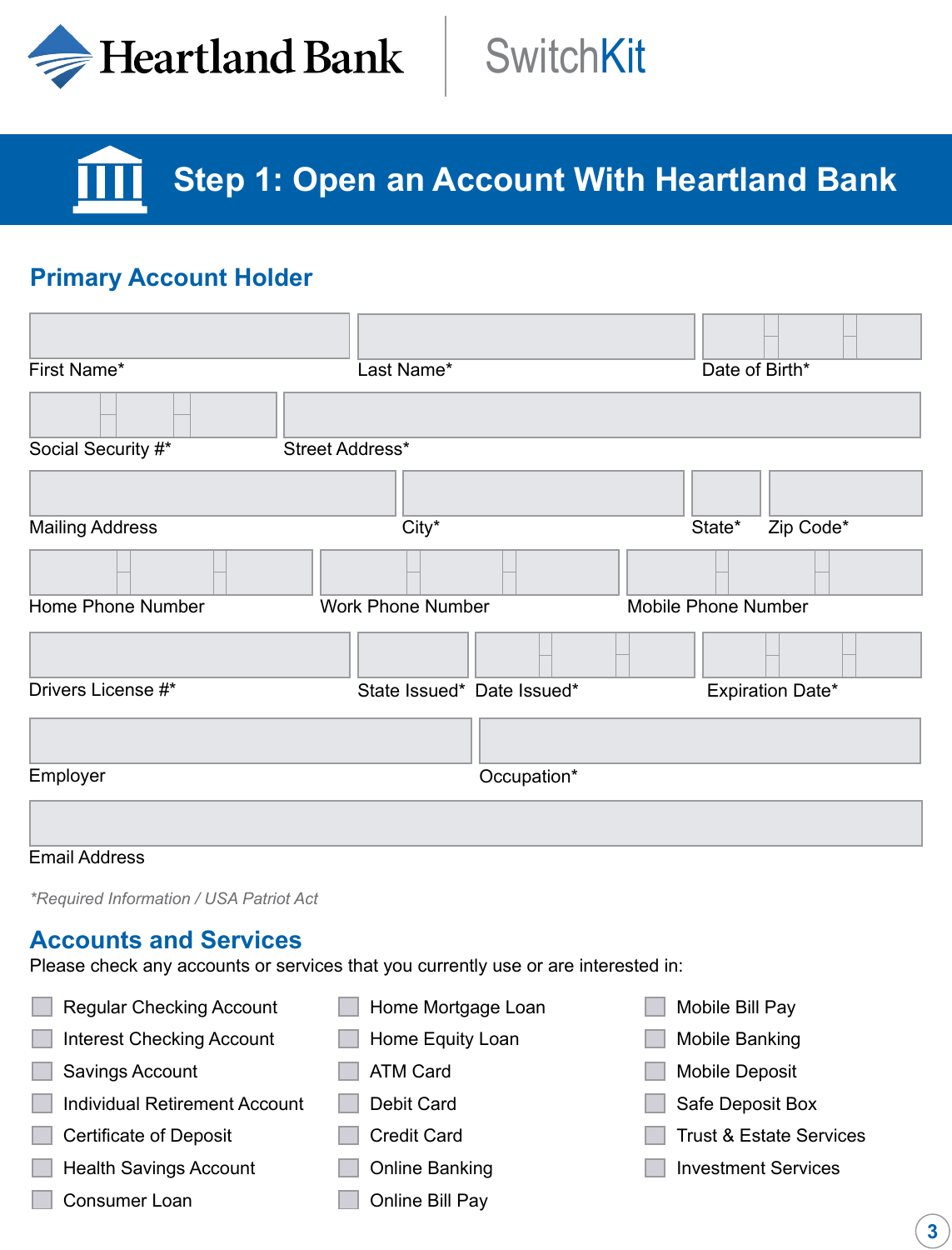

# **SwitchKit**

### **Step 1: Open an Account With Heartland Bank**

### **Joint Account Holder (if applicable)**

| First Name*            | Last Name*                 | Date of Birth*             |
|------------------------|----------------------------|----------------------------|
|                        |                            |                            |
| Social Security #*     | Street Address*            |                            |
|                        |                            |                            |
| <b>Mailing Address</b> | City*                      | Zip Code*<br>State*        |
|                        |                            |                            |
| Home Phone Number      | <b>Work Phone Number</b>   | <b>Mobile Phone Number</b> |
|                        |                            |                            |
| Drivers License #*     | State Issued* Date Issued* | Expiration Date*           |
|                        |                            |                            |
| Employer               | Occupation*                |                            |
|                        |                            |                            |

#### Email Address

*\*Required Information / USA Patriot Act*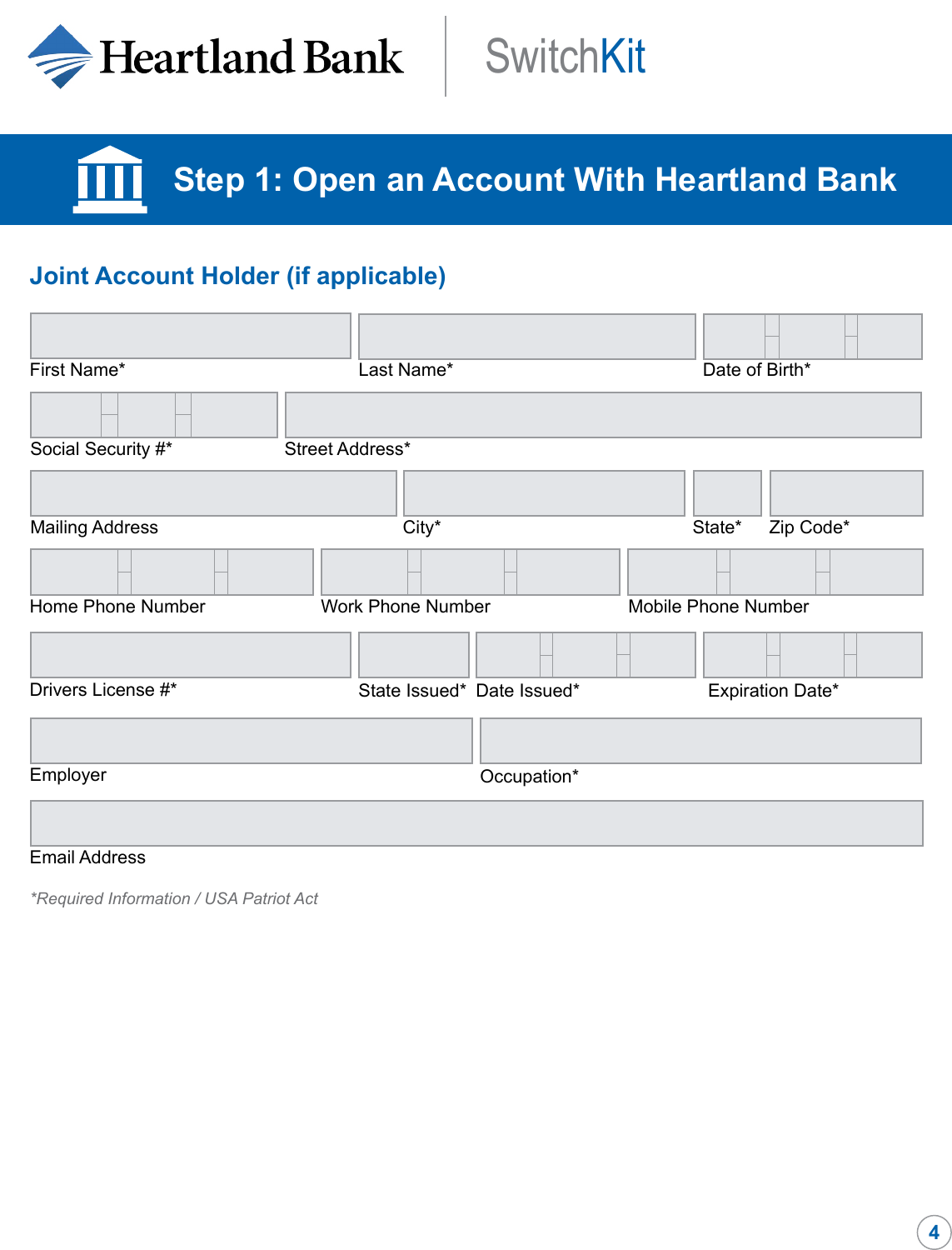

## **Step 2: Direct Deposit Request Instructions**

Once you have identified the direct deposits from your previous bank statements, use the **Direct Deposit Request Form (Page 6)** to notify any companies or individuals of your new bank information.

### **Before sending the Direct Deposit Request:**

- Check with your source of income to assure no other forms are required.
- Use the **Direct Deposit Request Form** to setup your direct deposit at Heartland Bank.
- Maintain the account at your previous bank until a Heartland Bank associate has confirmed your direct deposit has been switched.

#### **After sending the Direct Deposit Request:**

Confirm with your source of income that your **Direct Deposit Request Forms** were received.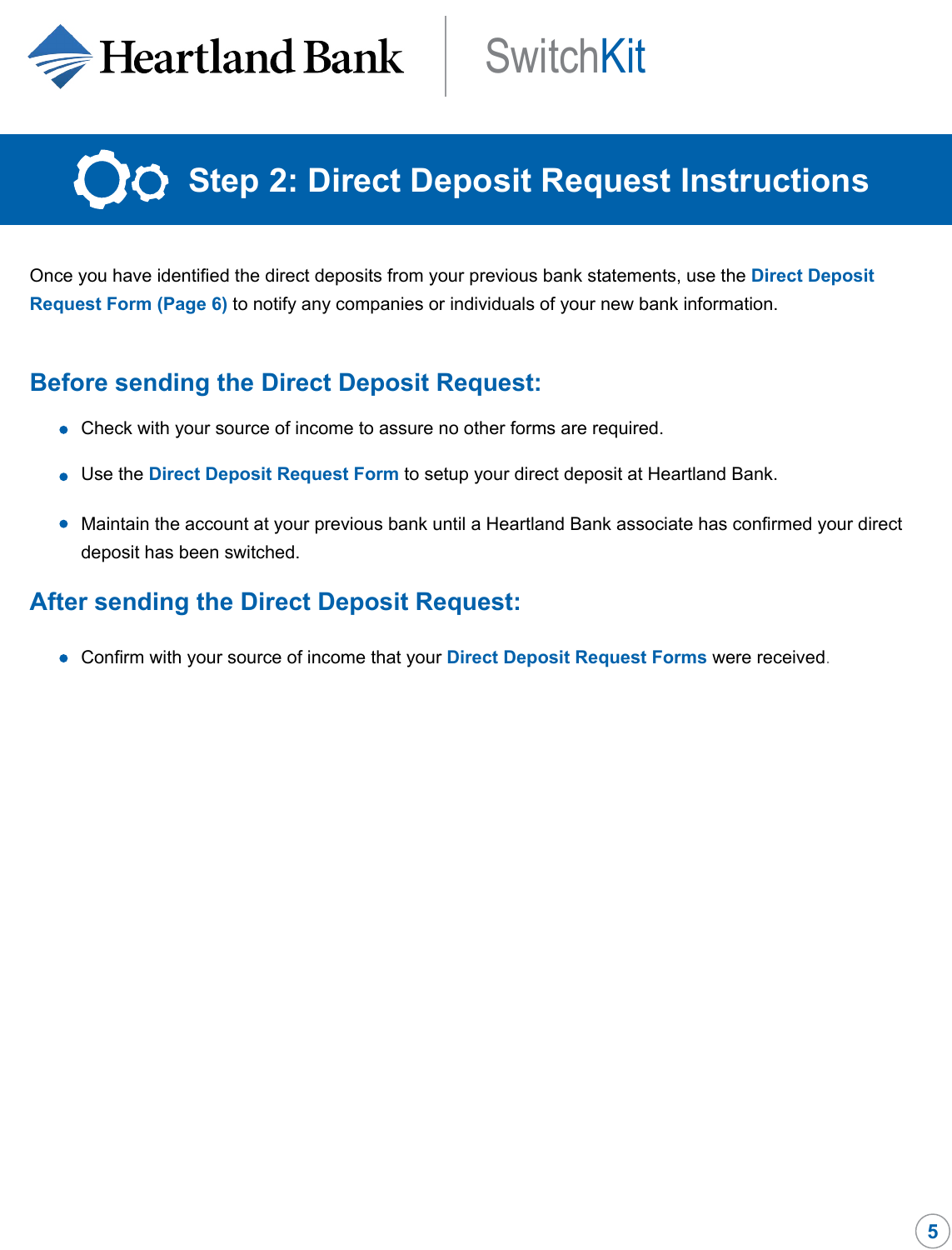

# **Step 2: Direct Deposit Request Form**

| <b>First Name</b>      |                              | Last Name             |             |          |
|------------------------|------------------------------|-----------------------|-------------|----------|
|                        |                              |                       |             |          |
| <b>Account Number</b>  | <b>Bank's Routing Number</b> | <b>Street Address</b> |             |          |
|                        |                              |                       |             |          |
| <b>Mailing Address</b> | City                         |                       | State       | Zip Code |
| Ι,                     |                              |                       | , authorize |          |
| Campagnic Magaz        |                              |                       |             |          |

Company Name

and Heartland Bank to update my automatic deposit into the account listed above. This authorization will remain in effect until I have given written notice to cancel this service.

| <b>Customer Signature</b> | Date |  |  |
|---------------------------|------|--|--|

### **Attach Voided Check Here**

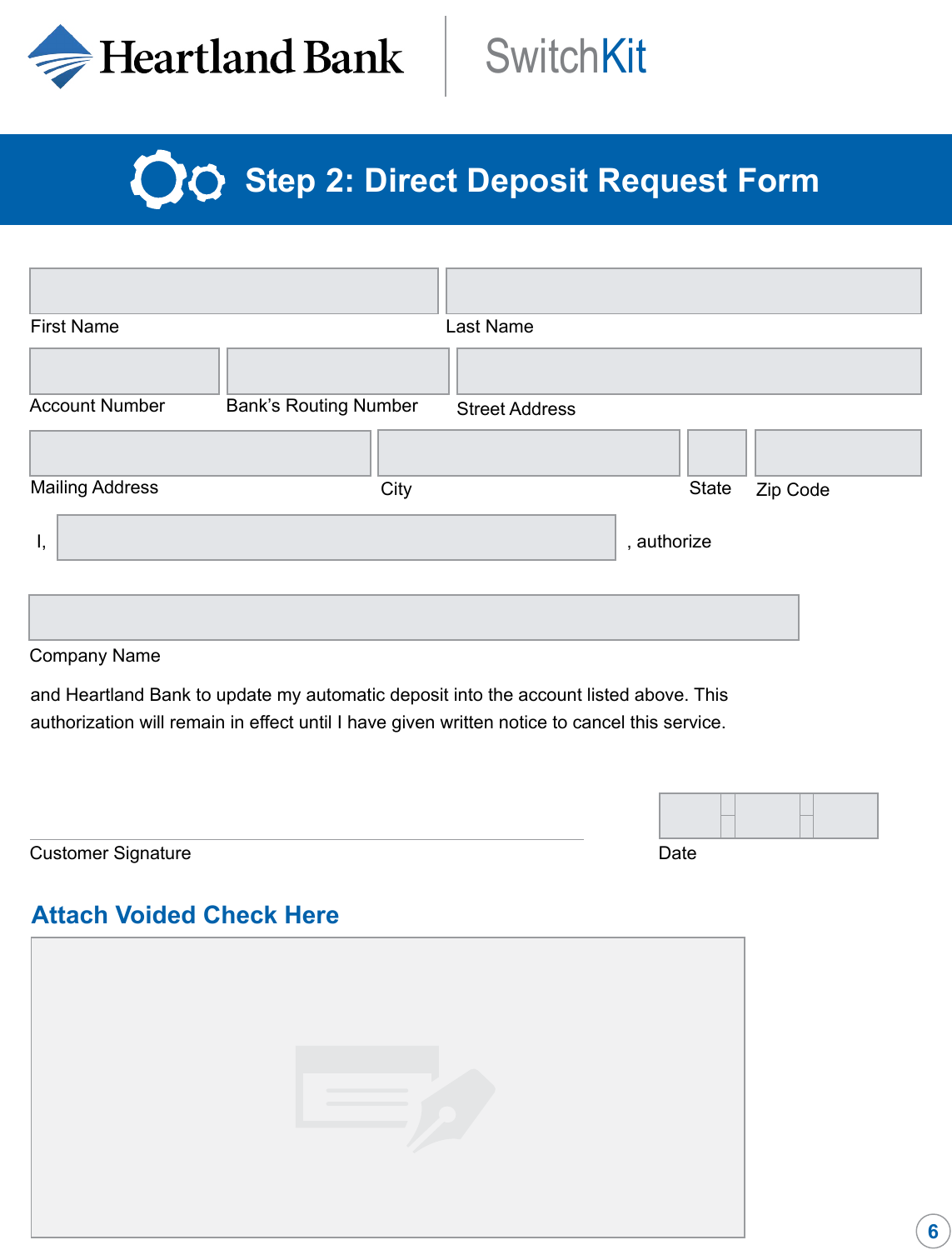$\Rightarrow$  Heartland Bank

### **Step 3: Automatic Payment Request Instructions**

Once you have identified the automatic payments from your previous bank statements, use the **Automatic Payment Request Form (Page 8)** to notify the merchant of your new bank information.

### **Before sending the Automatic Payment Request:**

- **I** Identify any existing automatic payments.
- Use the **Automatic Payment Request Form** to setup any automatic payments with Heartland Bank.

Maintain the account at your previous bank until a Heartland Bank associate has confirmed your • automatic payment has been switched.

### **Below are examples of accounts you may need to consider when setting up your automatic payments:**

- **TV Provider**
- Credit Cards
- Health / Auto Insurance
- Mortgage Payment
- Donations
- Daycare Provider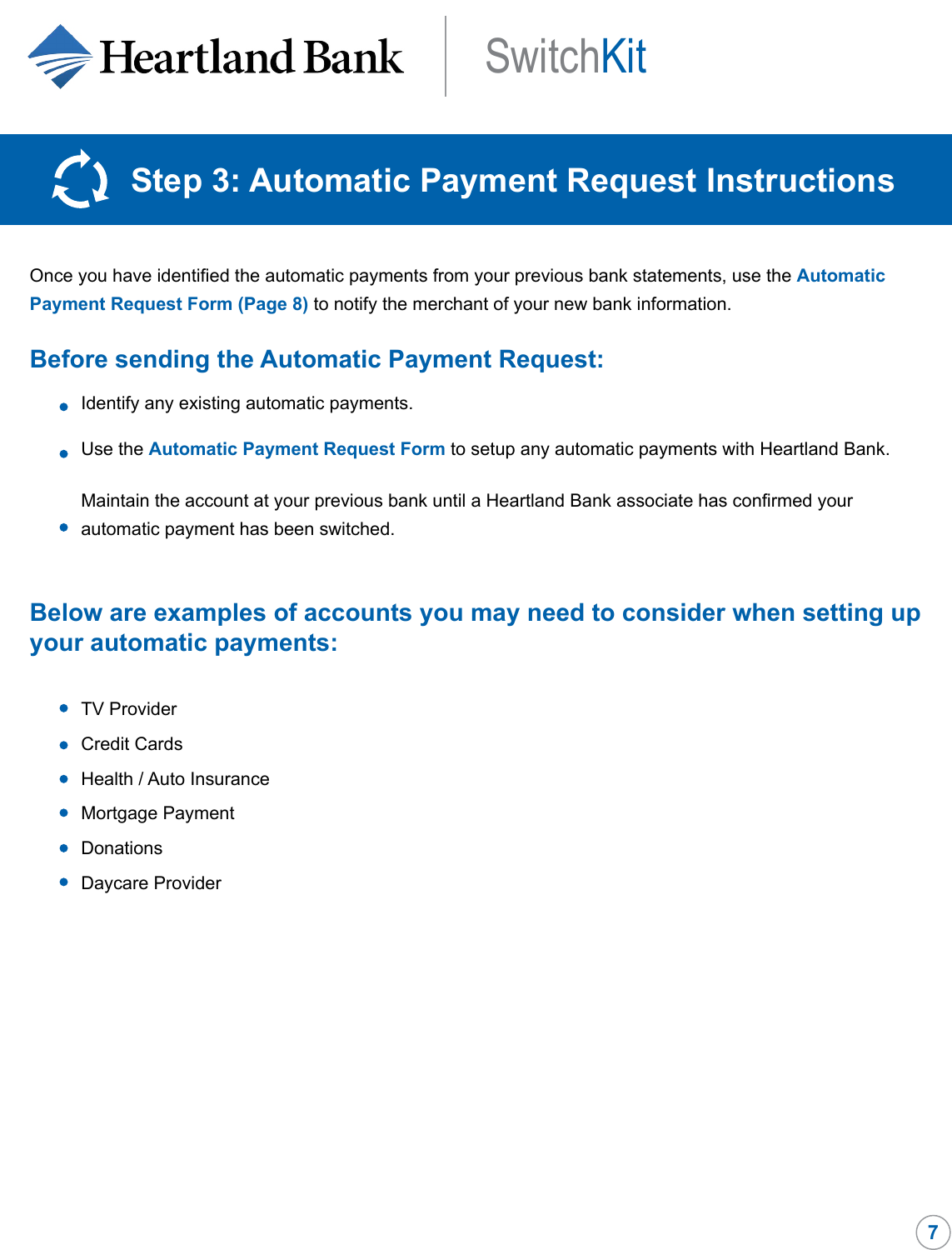

# Step 3: Automatic Payment Request Form

| <b>First Name</b>                                                                       | Last Name               |                               |          |
|-----------------------------------------------------------------------------------------|-------------------------|-------------------------------|----------|
|                                                                                         |                         |                               |          |
| <b>Street Address</b>                                                                   |                         |                               |          |
|                                                                                         |                         |                               |          |
| <b>Mailing Address</b>                                                                  | City                    | <b>State</b>                  | Zip Code |
|                                                                                         |                         |                               |          |
| Company Name                                                                            |                         | <b>Current Account Number</b> |          |
| Please redirect my automatic payment from the account number above as instructed below. |                         |                               |          |
| Account Type:<br>Savings                                                                | Checking                |                               |          |
| Effective:<br>Immedietly                                                                | Beginning on this date: |                               |          |
| My New Heartland Bank Account Information:                                              |                         |                               |          |
|                                                                                         |                         |                               |          |
| <b>Bank Account Number</b>                                                              |                         | <b>Bank Routing Number</b>    |          |
|                                                                                         |                         |                               |          |
|                                                                                         |                         |                               |          |
| <b>Customer Signature</b>                                                               |                         | Date                          |          |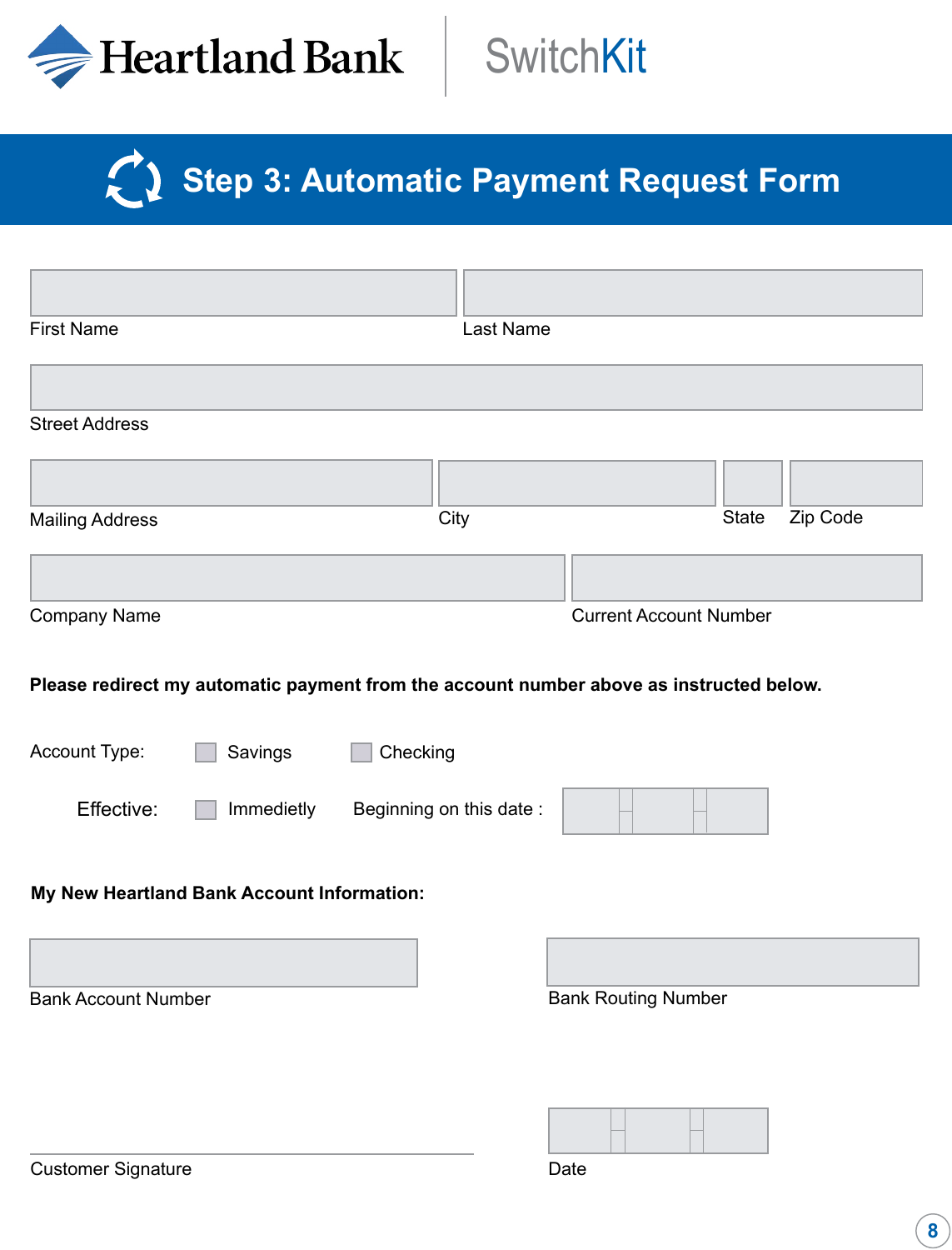$\blacktriangleright$  Heartland Bank

### **Step 4: Automatic Closing Request Instructions**

Once you have setup your new accounts at Heartland Bank, use the **Automatic Closing Request Form (Page 10)** to inform your previous bank to close your old account(s).

### **Before sending the Automatic Closing Request:**

- Check with your previous bank to make sure no additional forms are required.
- Make sure to check for any possible penalties that apply to early withdrawal before you close your account.
- Be sure all of your automatic transactions have been switched to your Heartland Bank account before closing your old bank account.
- Use the **Automatic Closing Request Form (Page 10)** and send to your previous bank in order for them to close your previous bank accounts.

### **After you have sent the Automatic Closing Request:**

Check account statements to verify that all of your accounts have a zero balance and have been closed.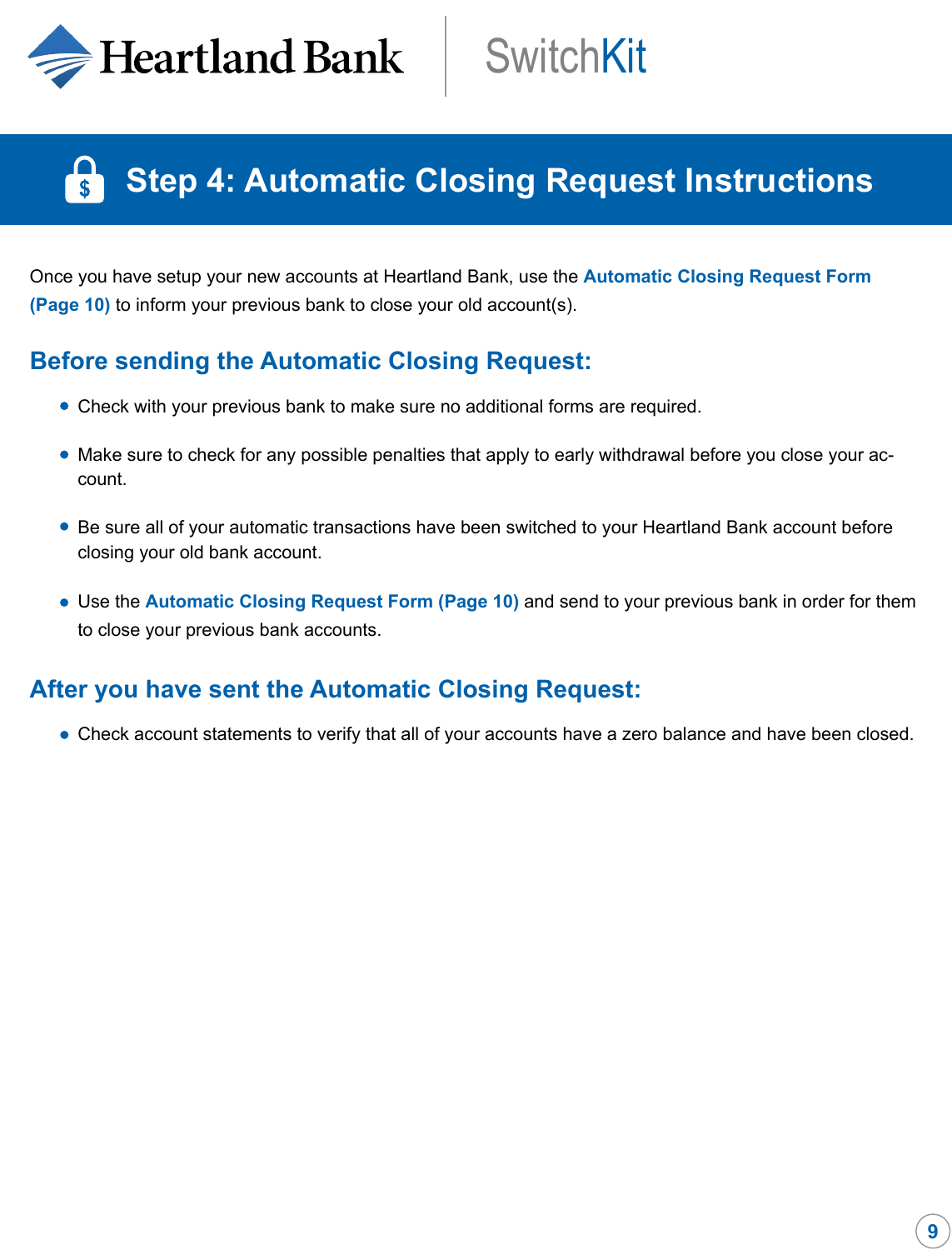

# **SwitchKit**

#### **Particle Step 4: Automatic Closing Request Form**

Previous Bank Name

#### **To Whom It May Concern:**

Please close the following bank account(s):

|                 |                       | Checking |
|-----------------|-----------------------|----------|
|                 |                       | Savings  |
| Name On Account | <b>Account Number</b> |          |
|                 |                       | Checking |
|                 |                       | Savings  |
| Name On Account | <b>Account Number</b> |          |

#### **All remaining balances should be sent to the following address:**

| <b>Street Address</b>  |      |       |          |
|------------------------|------|-------|----------|
|                        |      |       |          |
| <b>Mailing Address</b> | City | State | Zip Code |
|                        |      |       |          |
| Thank You.             |      |       |          |
| Sincerely,             |      |       |          |
|                        |      |       |          |
|                        |      |       |          |